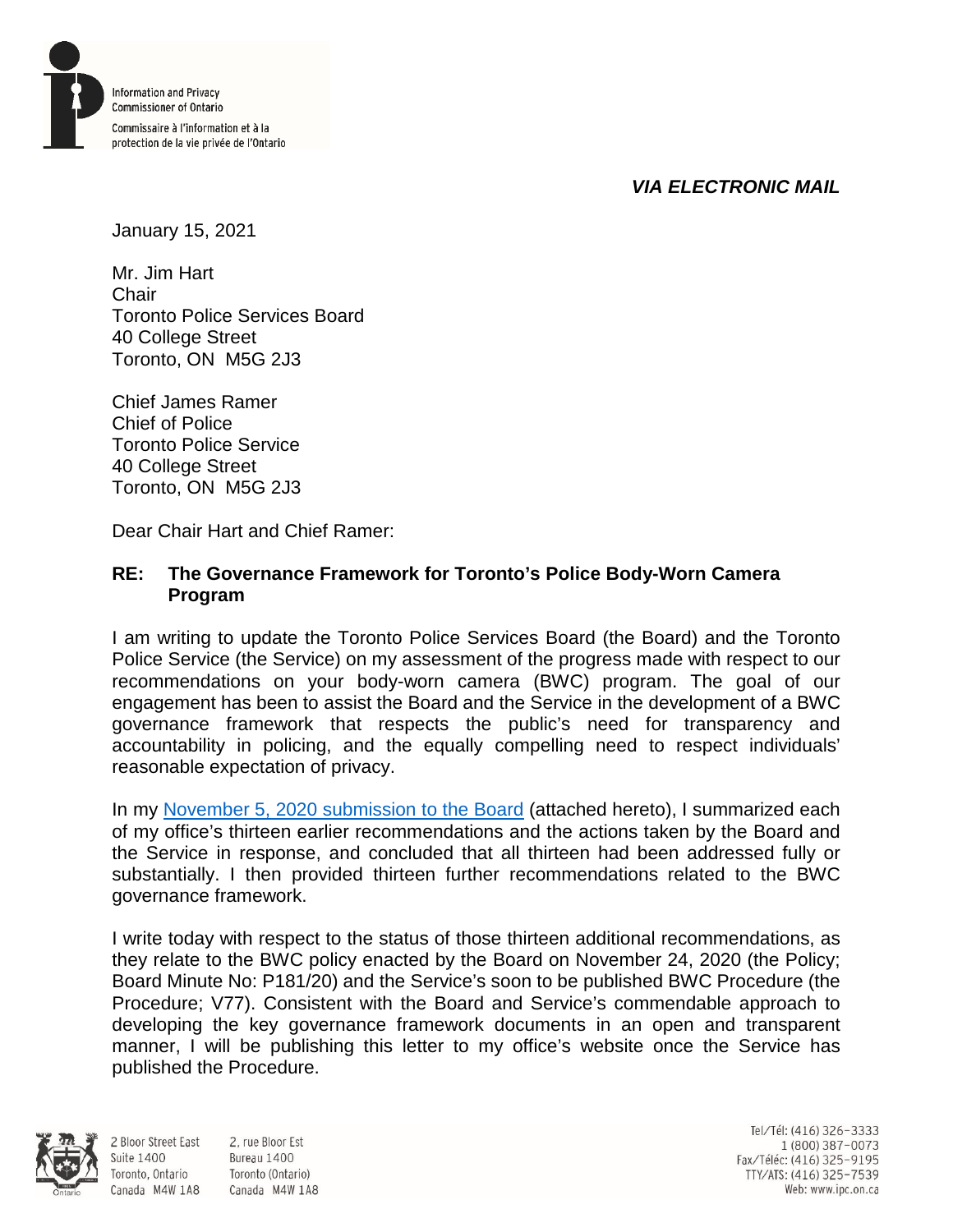## **A. Status of Outstanding Transparency and Accountability-related Recommendations**

## *Pre-event recording capacity*

To help ensure the Service's body-worn cameras' pre-event recording capacity captures the full picture of the initial stages of all police-civilian investigative encounters, I asked the Service to update my office on possible enhanced use of the BWC's pre-event recording capacity within the first quarter of 2021 (**Additional Recommendation #1**). In addition, I asked the Board and the Service to commit to meet with my office regarding the lessons learned from its first annual BWC audit (**Additional Recommendation #2**).

The Board and the Service have committed to continuing to engage with my office on both of these issues as relevant information becomes available.

**Status of Additional Recommendations #1 and #2:** I am pleased with the commitments of the Board and the Service. I look forward to engaging the Board and the Service on the necessary follow-up work in the months ahead.

#### *The use of BWCs at protests*

To ensure that the deployment of BWCs at protests respects the fundamental rights at issue and reduces the potential chilling effect of overbroad surveillance, I recommended that the Board and Service provide appropriate controls with respect to the use of BWCs at protests. In particular, I recommended that BWCs should not be turned on until after an officer determines that a specific situation calls for an investigative or enforcement action that will lead to, or is likely to lead to, direct interaction with one or more members of the public, including through the possible use of force (**Additional Recommendation #3**).

Following staff level discussions, the latest draft of the Service's Procedure now provides that:

BWCs shall not be used as tools to carry out general surveillance and are not intended to be used to dissuade members of the public from exercising their lawful right to peaceful assembly, demonstration or protest. Officers at such events shall start recording their BWCs when they engage or are about to engage a member or members of the public to investigate a breach of the law or to attempt to enforce the law. An officer who is standing by and merely observing a peaceful assembly, lawful demonstration or protest shall not start recording her or his BWC. If an infraction of the law is occurring or the officer reasonably believes that one is about to occur then the officer shall start recording.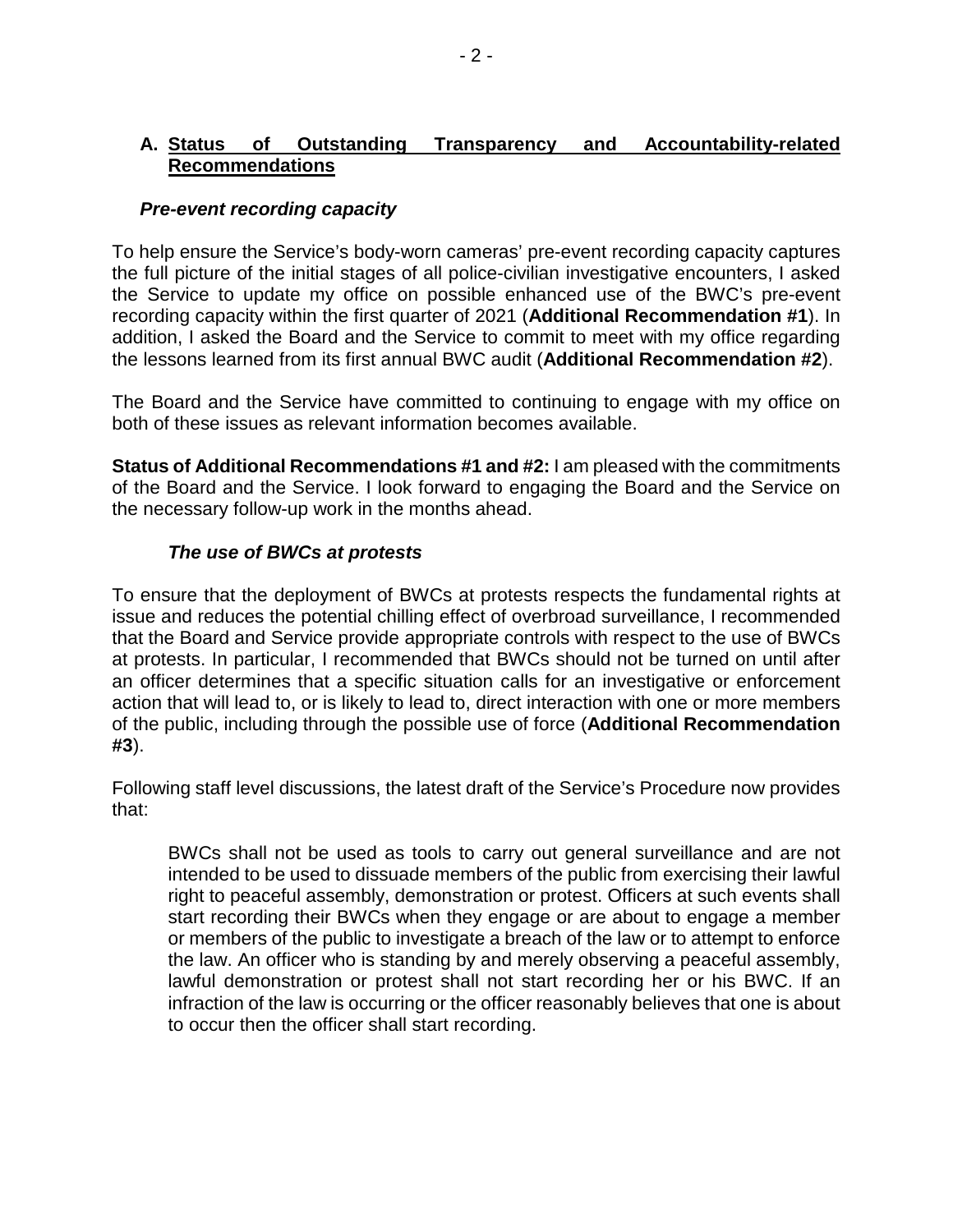**Status of Additional Recommendation #3:** I consider this recommendation addressed.

## *Record keeping requirements with respect to BWC deactivation decisions*

The version of the Procedure published as part of the agenda for the Board's November 24, 2020 public meeting, included two exceptions to the record-keeping obligations associated with deactivation of BWC's. These two exceptions related to circumstances where it is impossible to record a brief audible statement prior to deactivating the BWC and where making the recording would disclose confidential information.

To ensure appropriate and accountable decisions with respect to the de-activation of BWCs during police-civilian encounters, I recommended that the Service's Procedure be amended to instruct officers to make a deactivation notation in the officer's BWC and memorandum book, at the earliest opportunity, once any circumstances warranting an exception to that duty have come to an end (**Additional Recommendation #4**).

The latest draft of the Service's Procedure requires that police officers record a brief audible statement indicating the reason why the BWC is being stopped or its recording functions are being limited, in all circumstances, except where doing so would breach a duty to protect a Confidential Source.

**Status of Additional Recommendation #4:** Given the narrowing of the exceptions to the general rule of making a deactivation notification and the justifiable importance of the only remaining exception - protecting confidential sources - I consider this issue addressed.

#### *Timely disclosure of relevant BWC recordings to independent oversight bodies*

Given the importance of independent oversight and the evidentiary value of BWC recordings, I recommended that the sections of the Board's Policy dealing with annual auditing and annual reporting be amended to verify, and report on, the extent to which BWC recordings are being made available to the applicable independent oversight bodies in a complete and timely fashion (e.g. the Ontario Independent Police Review Director (the OIPRD) and the Special Investigations Unit (the SIU)) (**Additional Recommendation #5**).

Sections 38(a)(i) and (b) and 41(g) of the Policy enacted by the Board on November 24, 2020, require that the Chief of Police:

- Ensure that the Service conducts an annual audit that reviews body-worn camera recordings and meta-data for … all incidents for which an investigation was initiated by the SIU or the OIPRD;
- Ensures that … all requests for recordings from the SIU or the OIPRD were fulfilled in full and in a timely manner;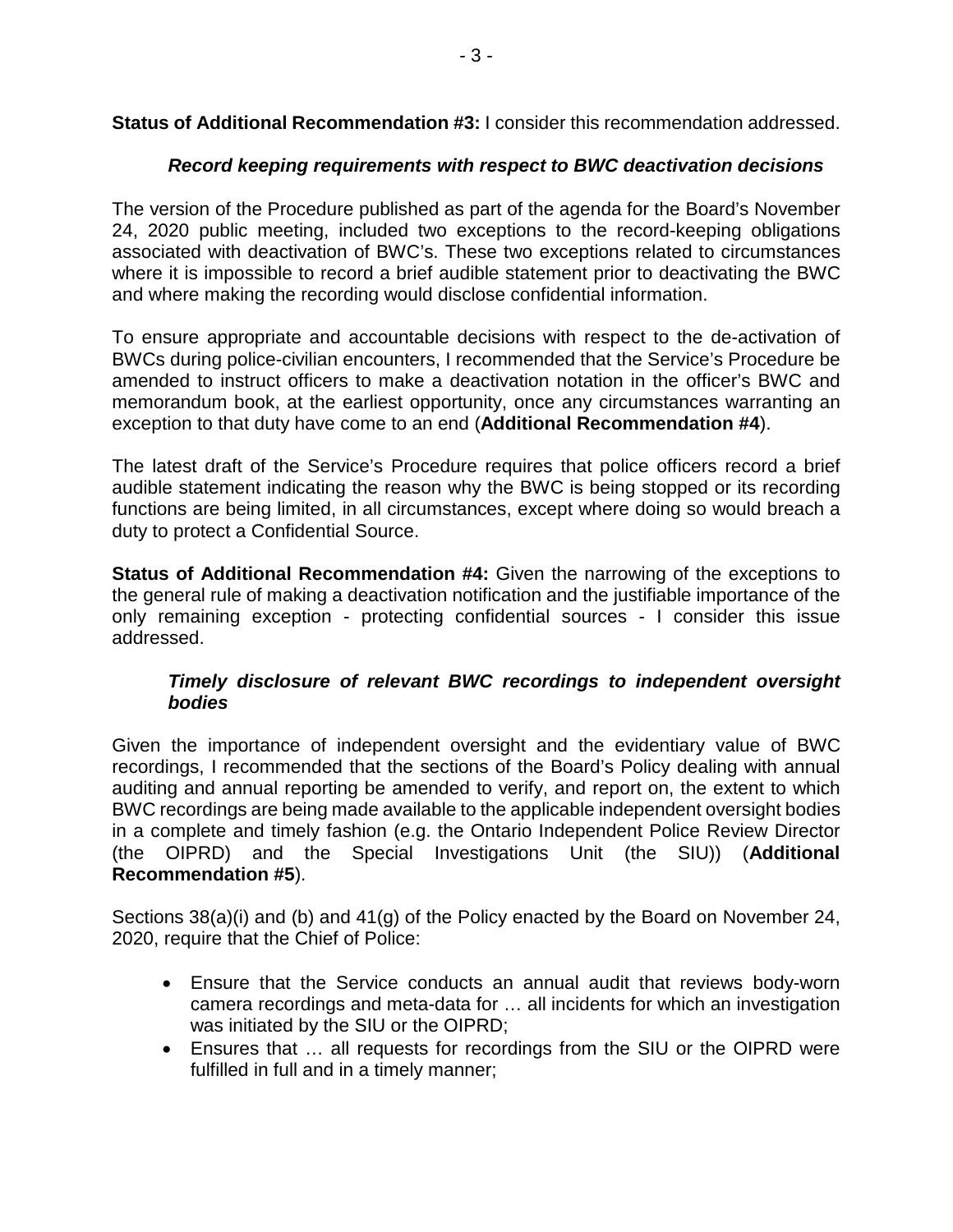• Provide the Board with an annual report which will include ... the number, if any, of recordings requested by the SIU or the OIPRD that were not fulfilled within 30 days.

**Status of Additional Recommendation #5:** I consider this recommendation addressed.

#### *Proactive public interest-based disclosure of BWC footage*

To ensure transparent and accountable decision-making, particularly with respect to the police use of force, I recommended that the Procedure require that, if the Board or a member of the public requests the Chief to disclose a use of force-related BWC recording in the public interest and the Chief refuses to do so, the Chief provide the public with a justification for not releasing the recording (**Additional Recommendation #6**).

Section 29 of the Policy enacted by the Board on November 24, 2020, requires that the Chief "establish that … the Service may refuse to release to a member of the public recordings where such refusal is in accordance with the *Municipal Freedom of Information and Protection of Privacy Act*, provided that the reason for the refusal is provided to the requestor in writing."

The latest draft of the Procedure now provides further as follows:

In cases where the SIU is not involved or their involvement has ceased, the Service may release to the public recordings from body-worn cameras where such recordings depict interactions with members of the public where a compelling public interest exists (such as where there are allegations of discreditable conduct, improper conduct, misconduct or excessive or improper use of force by Service Members). Such 'compelling public interest' releases will only occur with the explicit authorization of the Chief of Police. *Where a specific request for such a release has been made to the Chief of Police and the Chief of Police decides that there should not be such a release, the Chief of Police will issue an explanation for that decision. (our emphasis)*

**Status of Additional Recommendation #6:** I consider this recommendation addressed.

#### **B. Status of Outstanding Privacy-related Recommendations**

#### *The public's reasonable expectation of privacy*

In order to ensure that the BWC governance framework recognizes and protects the public's reasonable expectation of privacy, I recommended that the Board and the Service review City of Toronto By-Law No. 689-2000 ensure that:

• Triggering events justifying retention of BWC recordings beyond the two year plus one day period are generally limited to circumstances where a recording is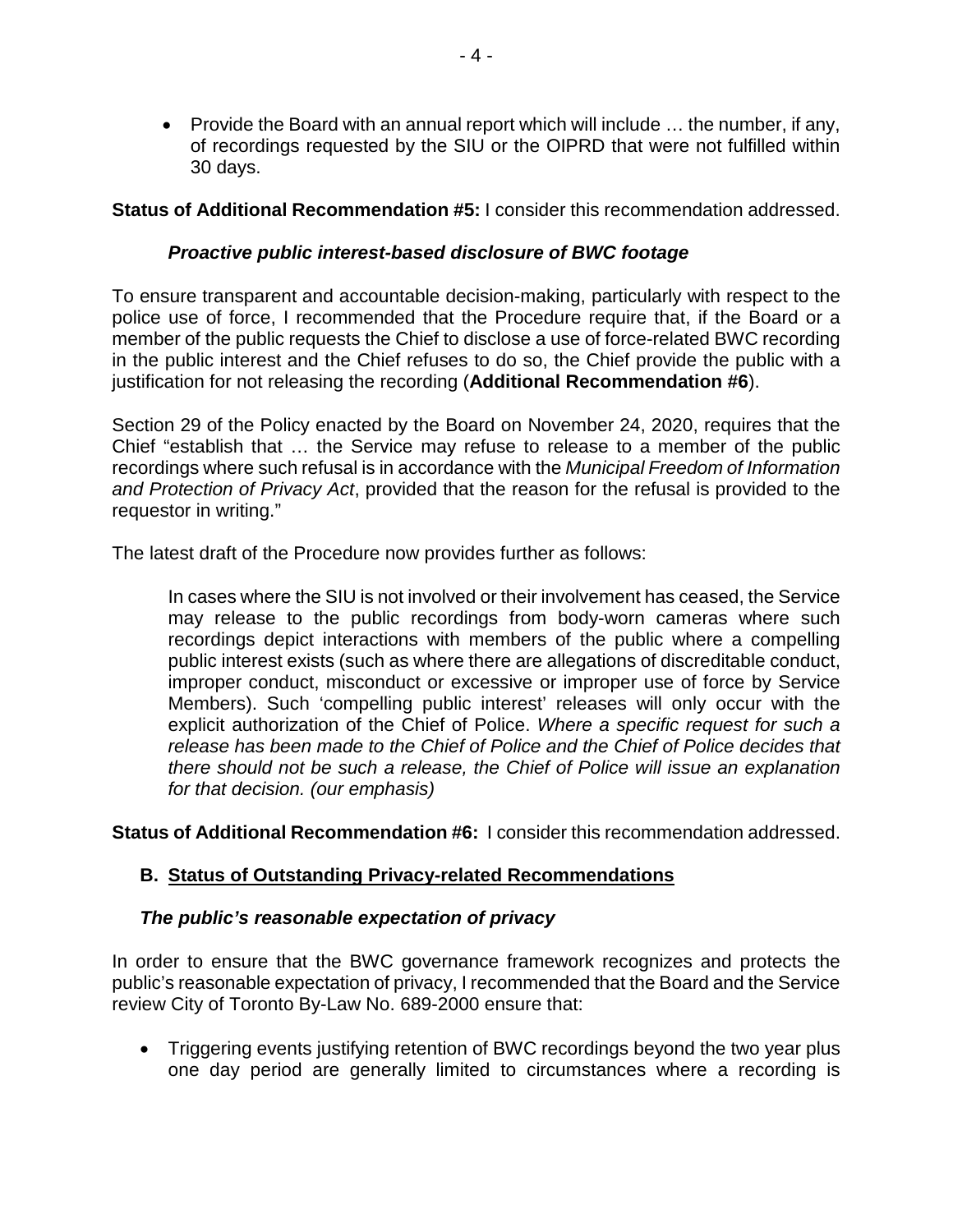determined to be relevant to an ongoing investigation or a criminal or civil proceeding (**Additional Recommendation #7**), and

• Unless indefinite detention is absolutely necessary, each applicable retention period comes with a clear rule dictating that, at the end of a reasonable period, secure destruction will be accomplished at the earliest opportunity (**Additional Recommendation #8**).

**Status of Additional Recommendations #7 and #8:** As reflected in Board Minute No: P181/20, the Board and the Service have committed to review By-Law No. 689-2000 to ensure it is aligned with the above recommendations. I look forward to being informed when these recommendations have been met.

I also recommended that the annual auditing and reporting requirements of the Policy be amended as follows:

- To ensure that calls for service related BWC recordings are handled in a manner consistent with the activation, deactivation, obstruction, access, retention and destruction requirements referenced in paragraphs (a) through (g) of the annual audit section of the Policy, I recommended that that section be amended to require that the Service conduct an annual audit of a sample of incidents during the reporting year that were initiated by a call for service (**Additional Recommendation #9**).
- The annual reporting section of the Policy be amended to require that the Chief's annual report to the Board include information about the number of potential privacy breaches that were investigated during the calendar year, the number determined to constitute a breach together with a summary description, the number of times my office was notified of the breach, and the number of individuals notified (**Additional Recommendation #10**).

**Status of Additional Recommendations #9 and #10:** Sections 38. a. iv. and 42(m) of the Policy enacted on November 24, 2020 reflect the above recommendations.

Further, I recommended that the Board ensure that the selected vendor and equipment is capable of supporting the Service's ability to comply with its statutory privacy and security requirements. In this context, I stated that it is critical that the Board satisfy itself that it has sufficient contractual terms in place with AXON Canada to support the Board's and the Service's compliance with all applicable privacy and security obligations (**Additional Recommendation #11**).

In a November 10, 2020 letter addressed to me, Chair Hart stated that Board staff had discussed these issues with the Service and, based on those discussions, Board staff were "satisfied that the necessary contractual terms were in place. Board staff will further verify this matter through a review of the confidential contract with Axon Canada."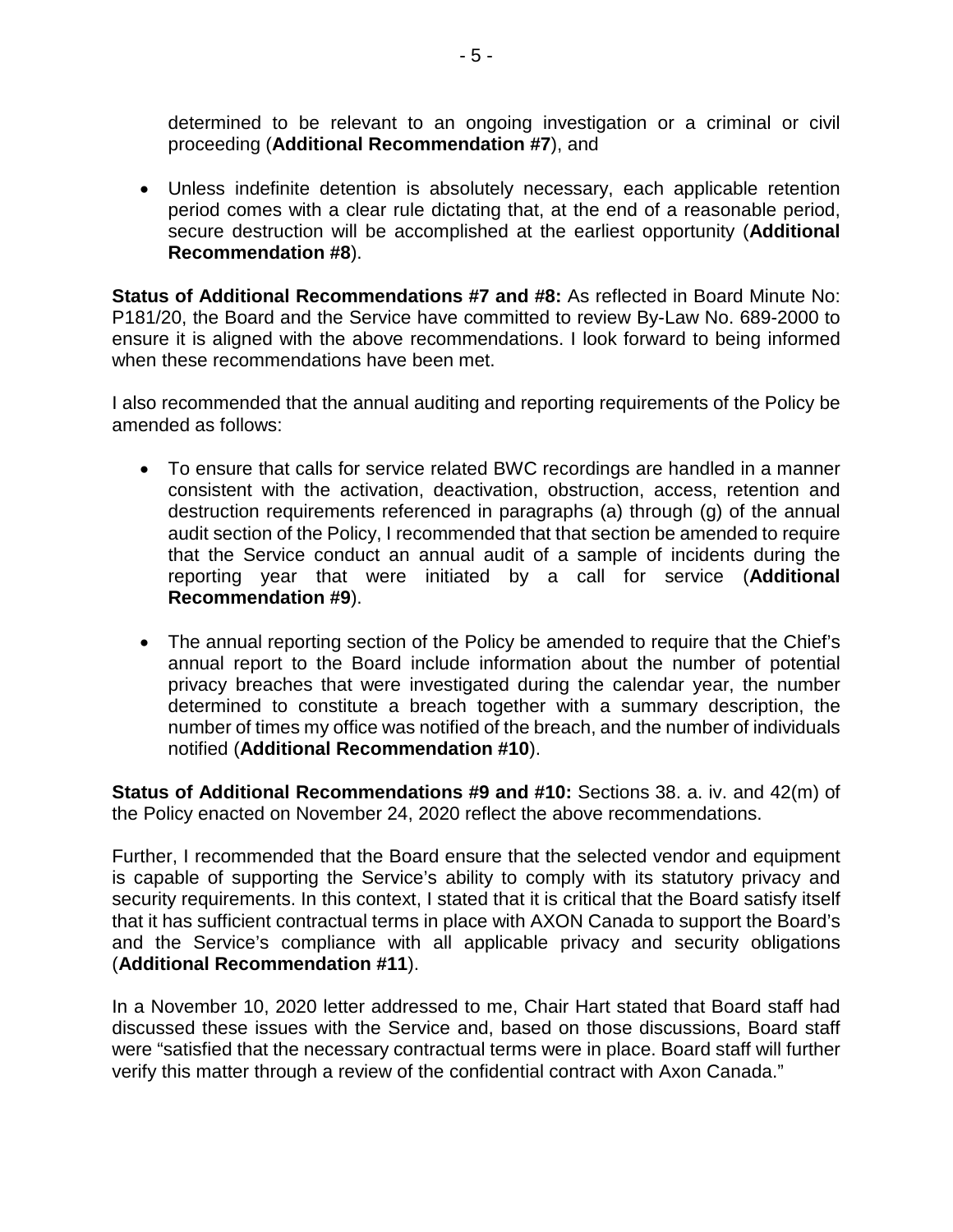**Status of Additional Recommendation #11:** I consider this recommendation addressed.

# *Additional safeguards to control the use and disclosure of BWC recordings*

To address challenges associated with reconciling law enforcement duties with the need to mitigate the risks of using and disclosing BWC recordings for foreseen and unforeseen secondary purposes, I recommended that:

- the annual auditing and reporting requirements in the Policy be amended to ensure that the Service audit and report on the use and disclosure of BWC recordings to assess whether all sampled uses and disclosures were justified and necessary (**Additional Recommendation #12**); and,
- the Board and the Service commit to consulting with my office and any other appropriate agencies to help the Service identify the necessary *Youth Criminal Justice Act*-related safeguards (**Additional Recommendation #13**).

I understand that metadata associated with Service member access to BWC recordings will be generated and retained by the Service's BWC Program systems to enable the Service to perform necessary auditing and reporting functions. The necessary functionalities include the auditable logging of access for the purpose of facilitating the use or disclosure a BWC recording. This is reflected in the Procedure, which indicates that "all actions (e.g., recording, indexing, accessing, viewing, copying, redacting and deleting) in the BWC system are logged and auditable by Information Security. Audit logs are retained indefinitely."

As reflected in Chair Hart's November 10, 2020 letter, the Board and the Service have expressed their commitment to work with my office to identify and address necessary *Youth Criminal Justice Act*-related safeguards.

**Status of Additional Recommendations #12 and #13:** I consider Recommendation #12 addressed. With respect to Recommendation #13, I look forward to engaging the Board and the Service on the necessary follow-up work in the months ahead.

# **C. Conclusion**

I am pleased that the Board and the Service have committed "to continue, on an ongoing basis, to engage with the Information and Privacy Commissioner of Ontario to consider future revisions to the Policy and Procedure, and review new evidence from the deployment of BWCs as it becomes available."

My office is committed to continuing to work with you, including on issues related to preevent recording capacity, record retention and destruction, and *Youth Criminal Justice Act*-related safeguards. In addition, we look forward to receiving an update from the